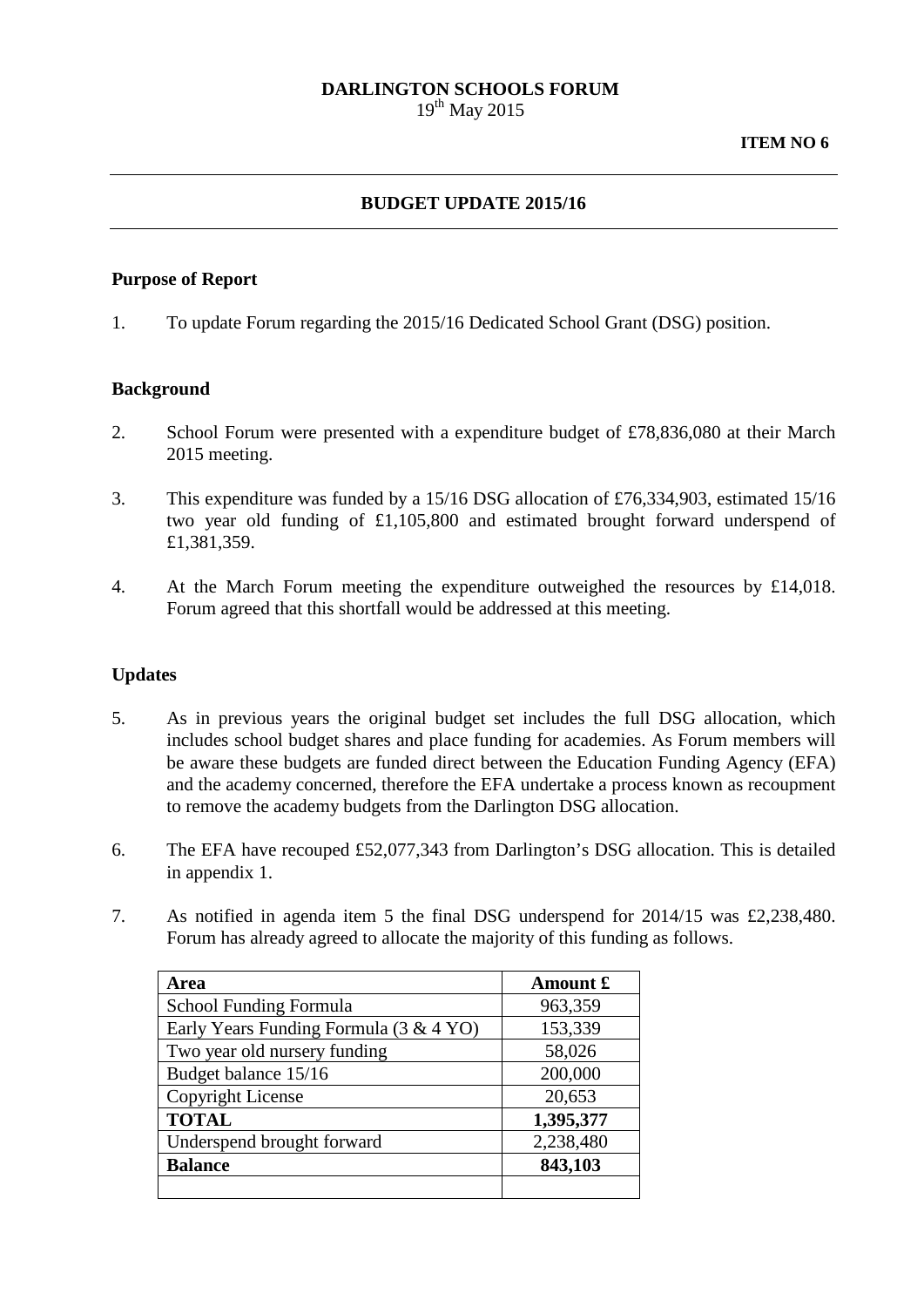8. On receiving the updated DSG allocation for 2015/16 (i.e. following recoupment) the actual DSG allocation has been increased by £2,440 (which arises due to rounding), therefore the total balance of unallocated budget is £845,543.

## **Use of Carry Forward**

9. As Forum members will recall at their March meeting it was notified that the budget that had originally been set for copyright licenses was short by £20,653 which was planned to be funded by carry forward. At the time of that meeting projected spare carry forward totalled £6,635, therefore £14,018 was required to balance the budget. As there is sufficient carry forward to cover this shortfall this funding has been allocated. The balance of £845,543 unallocated is therefore after addressing the copyright budget shortfall.

# Two year old funding

- 10. As Forum members will recall it has previously been agreed that any saving within the two year old nursery budget would be ring fenced towards the future provision of two year old places. The amount of unallocated (i.e. some underspend was allocated in budget setting) two year old underspend in 14/15 totals £694,535 (which includes carry forward from 2013/14). It is therefore proposed that this funding is added to the budget for two year old provision in 2015/16.
- 11. As previously notified the large underspend in the two year old placement budget has arisen due to a lower number of children accessing the provision than was funded by the Department for Education (DFE). As Forum members will recall in both 2013/14 and 2014/15 the DFE funded two year old provision based on a targeted number of places as they introduced and looked to extend the availability of free two year old provision, hence funding was received for places that were not necessarily filled. From April 2015, the system of funding two year nursery provision (from the DFE) to the Local Authority has changed to on a census basis in the same way as which 3 and 4 year old nursery provision is funded. This means that there will no longer be additional funding for two year olds over and above the places filled and in fact there will be some element of uncertainty as the funding for the full year will be based on the January census, which may have lower (or higher) numbers than places occupied in the autumn and summer terms.
- 12. At the time of writing no funding allocation has been received from the DFE for two year old provision for the financial year 2015/16. This allocation is due to be received in July 2015 and will be further updated in November 2015. The budget that was set at the beginning of the year made various assumptions over the estimated number of places occupied and therefore the funding to be received.
- 13. As in 2014/15 it was agreed that the rate per hour for two year old places would remain at £4.98 for 2015/16. This is 13 pence per hour more than the rate at which funding is received from the DFE (i.e. £4.85). Forum agreed to continue at this higher rate as it was known that this was affordable in the medium term due to expected carry forward budget from 2014/15.
- 14. It has already been agreed that the underspend in two year old funding be added to the current years allocation for two year old places, due to the uncertainty over funding and